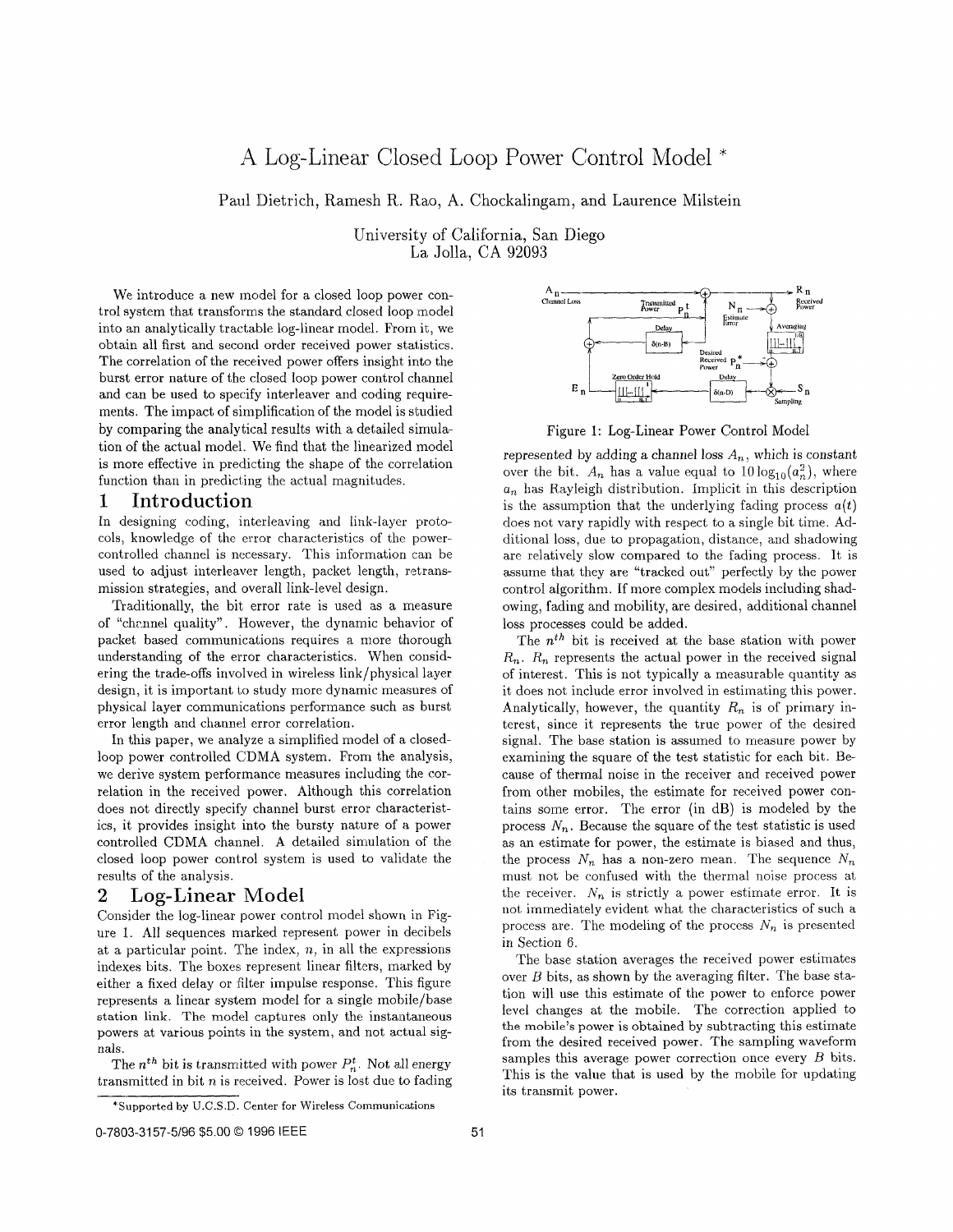Due to round-trip propagation, processing, and frame delay, it is assumed that this correction can be used by the mobile *D* seconds after it is computed. The mobile, using a zero-order hold, reconstructs the desired change in power suggested by the base station, and adds it to its transmitted power from *B* bits previous (i.e. adding the correction to the old transmit power yields a new transmit power  $P_n^t$  that, one hopes, is more accurate).

This model captures the time evolution of the power control update process. By constructing suitable input process (i.e.,  $A_n$ ,  $N_n$ ,  $P_n^*$ ), one can determine statistics of the received power level  $R_n$ .

## **3** Assumptions

• The closed loop power control algorithm implements the perfect inverse. With each update, the base station signals the mobile with specific transmit power adjustment to equalize the mobile's received power to  $P^*$ . Rapidly changing channel conditions and power estimate error cause the actual received power to vary about *P".* 

*0* For simplicity of analysis, we focus on a single user and assume that the interfering users are seen at the receiver with perfect power control, i.e., that their received power is fixed at  $P^*$ . These interfering users still contribute to the estimate error of the user of interest.

*0* The algorithm is assumed to track distance loss and shadowing perfectly, since their effect is typically much slower than the update rate. The channel model, therefore, does not include these losses. If these quantities can be modeled mathematically, they are easily incorporated into the model.

*0* The signal is assumed to undergo flat Rayleigh fading. The form of the Doppler spectrum is

$$
S(f) = 1/\left(2\pi f_d\sqrt{1 - f^2/f_d^2}\right),\tag{1}
$$

so that the underlying Gaussian processes have normalized correlation functions given by  $J_0(2\pi f_d\tau)$ , where  $J_0$  is the Bessel function of order  $0, f_d$  is the maximum Doppler frequency, and  $\tau$  is the time delay between the specified correlated samples.

## 4 Log-Linear Model Analysis

The linear system model shown in Figure 1 contains a sampling waveform. For simplicity of results, we consider a modified linear system model, shown in Figure **2,** that captures the essence of this sampled system. Note that the sampling has been removed, and consequently, so has the zero-order hold. Because the mobile has better knowledge of its received power, this approximation is likely to yield a system that performs better than the actual sampled system.

By assuming this simple linear model, we can use superposition to solve the system. To proceed, we find the transfer function for each of the inputs,  $A_n$ ,  $P_n^*$ , and  $N_n$ . For example, setting  $P_n^*$  and  $N_n$  to 0, we can solve for the transfer function  $H_{RA}(\Omega)$ . Assuming a deterministic signal for  $A_n$ , and denoting the discrete Fourier transform of



Figure 2: Simplified Log-Linear Power Control Model

$$
A_n
$$
 and  $R_n$  by  $A(\Omega)$  and  $R(\Omega)$ , respectively, we can write

$$
R(\Omega) = P^t(\Omega) - A(\Omega)
$$
  
\n
$$
P^t(\Omega) = P^t(\Omega)e^{-j\Omega B} - E(\Omega)
$$
  
\n
$$
E(\Omega) = H_f(\Omega)R(\Omega)e^{-j\Omega D}
$$

where  $H_f(\Omega)$  is the Fourier transfer function of the B-bit averaging filter. Solving for  $R(\Omega)$  in terms of  $A(\Omega)$  yields

$$
H_{RA}(\Omega) = \frac{(1 - e^{-j\Omega B})}{1 - e^{-j\Omega B} + H_f(\Omega)e^{-j\Omega D}},
$$
 (2)

where

$$
H_f(\Omega) = \frac{1}{B} \frac{\sin(\Omega B/2)}{\sin(\Omega/2)} e^{-j\Omega \frac{B-1}{2}}.
$$
 (3)

Similarly, we can find  $H_{RN}(\Omega)$  and  $H_{RP^*}(\Omega)$ . respectively.

We are interested in the correlation of  $R_n$ , the power at the output of the system. As a measure of received power correlation, we consider the auto-covariance function of the sequence  $R_n$ .

This system is modeled as linear. We can use superposition and represent the sequence  $R_n$  as a sum of three sequences due to the three inputs  $P_n^*$ ,  $A_n$ , and  $N_n$ , which we shall denote as  $R_n^P$ ,  $R_n^A$ , and  $R_n^N$  respectively. The sequence  $P_n^*$  is a constant, and thus the sequence  $R^P$  is deterministic and independent of  $R^A$  and  $R^N$ . If  $P_n^*$  varies, possibly to control the inter-cellular interference, the correlation of  $P_n^*$  must be appropriately modeled. The sequences *RA* and *RN* are not independent. The power of the noise interference term to be presented in Section 6 has been shown to depend on the received power of the user of interest. This is clearly a function of  $A_n$  and also, indirectly a function of  $N_i$ ,  $i \leq n$ . A simple approximation that removes this correlation is presented in Sec. 6.

Based on the assumed independence of  $R^A$ ,  $R^N$  and  $R^P$ , the autocovariance of  $R$  is the sum of the autocovariances of  $R^A$ ,  $R^N$ , and  $R^P$ . If we can find the correlation functions, and consequently the power spectra, of the "inputs" to the linear system, we *can* find an expression for the received power correlation at the base station. Since, the auto-covariance function of  $P_n^*$  is equal to zero, the power spectrum of R reduces to

$$
S_R(\Omega) = |H_{RA}(\Omega)|^2 S_A(\Omega) + |H_{RN}(\Omega)|^2 S_N(\Omega)
$$
 (4)

where  $S_A(\Omega)$ ,  $S_N(\Omega)$ , and  $S_P(\Omega)$  are the power spectra of the sequences  $A_n$ ,  $N_n$ , and  $P_n^*$ , respectively. A derivation of the auto-covariance functions of  $A_n$  and  $N_n$  will follow in the next two sections.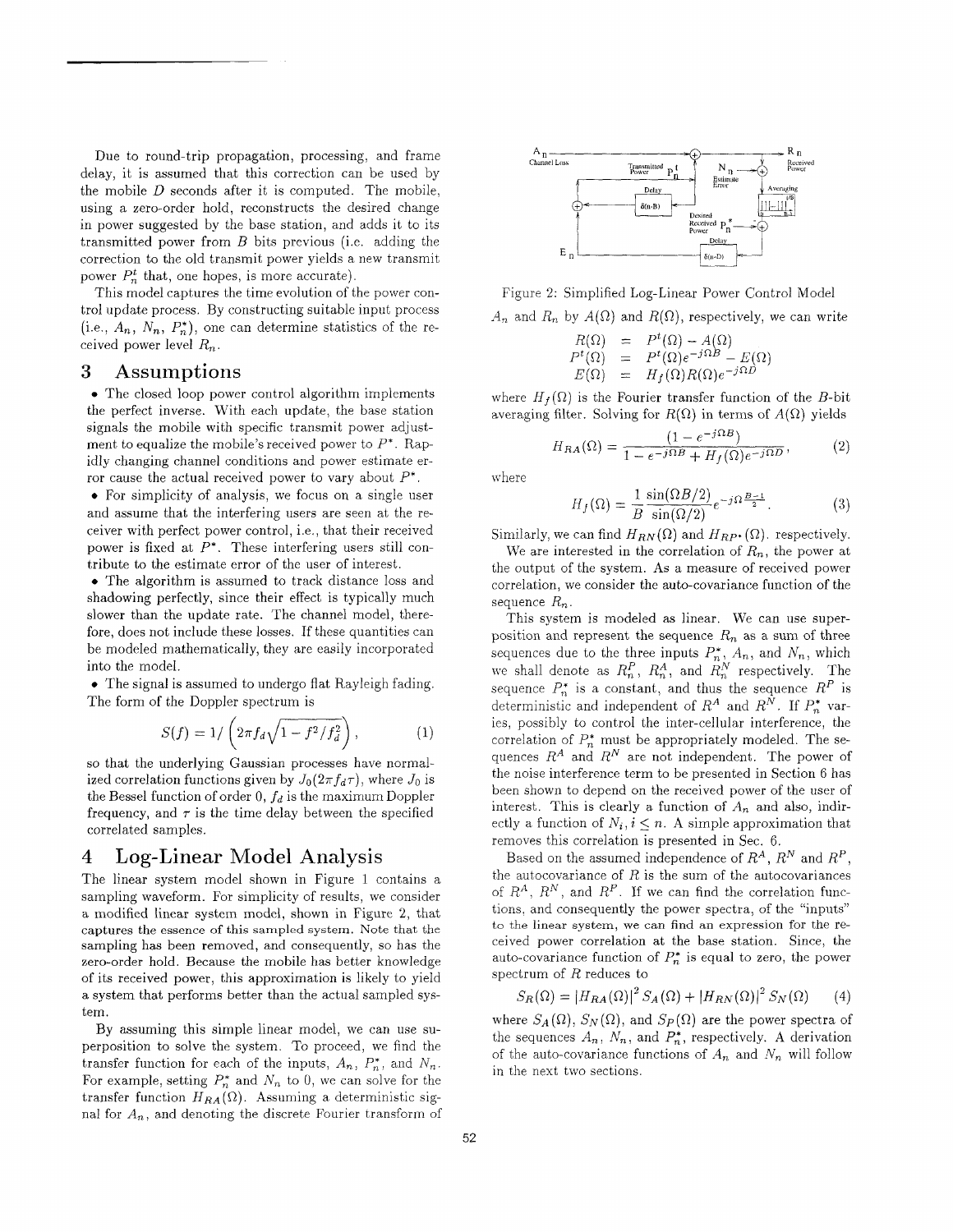## 5 The Autocorrelation of *A,*

We assume, from [8], that the flat-fading amplitude follows a Rayleigh distribution. However, we need to consider the power (in dB) of the input process. This form of the input process is needed to force linearity of the system model.

Following the traditional analysis, we assume that the fading process is generated from two independent Gaussian processes,  $X_n$  and  $Y_n$ . The power in the fading process,  $Z$ , is exponentially distributed or chi-squared distributed with 2 degrees of freedom. The  $\nu^{th}$  moment is [9]  $(2\sigma^2)^{\nu} \Gamma(1+\nu)$ .

We are interested in determining the statistics of

$$
A_n = 10 \log_{10} Z_n
$$

To find the correlation between  $A_i$  and  $A_j$  requires significant effort, but is central to finding the system received power correlation. To begin with, note a relakionship between the moments of *2* and the moment generating function of *A.* 

$$
M_{A_i, A_j}(t_i, t_j) = E[Z_i^{\frac{10}{1110}t_i} Z_j^{\frac{10}{1110}t_j}].
$$
 (5)

Using a result from [9], we know that the product moments of correlated Raleigh random variables,  $a_i, a_j$ , generated from a Gaussian process, with inverse correlation matrix *W,* is

$$
E[a_i^{\mu} a_j^{\nu}] = \frac{2^{\frac{1}{2}(\mu+\nu)} |W|^{\frac{1}{2}n}}{w_{11}^{\frac{1}{2}(\mu+n)} w_{22}^{\frac{1}{2}(\nu+n)}} \frac{\Gamma(\frac{1}{2}(n+\mu)) \Gamma(\frac{1}{2}(n+\nu))}{\Gamma^2(\frac{1}{2}n)} \times {}_{2}F_1 \left(\frac{1}{2}(n+\mu), \frac{1}{2}(n+\nu), \frac{1}{2}n, \frac{w_{12}^2}{w_{11}w_{22}}\right) (6)
$$

where  ${}_2F_1$  is the hypergeometric function and  $w_{ij}$  is an element of the matrix *W.* 

In our model,  $Z_n = a_n^2$  and  $n = 2$  degrees of freedom. The underlying Gaussians, *X* and *Y,* have identical variances  $\sigma^2$  and correlation coefficient  $\rho_{i,j}$ . The correlation coefficient  $\rho_{i,j}$  is a function of the Doppler spectrum of the radio channel. Given this, (6) reduces to

$$
E[Z_i^{\mu} Z_j^{\nu}] = 2^{(\mu+\nu)} ((1-\rho_{i,j}^2)\sigma^2)^{\mu} ((1-\rho_{i,j}^2)\sigma^2)^{\nu} (7) \times \Gamma(1+\mu)\Gamma(1+\nu)_{2}F_1 (1+\mu, 1+\nu, 1, \rho_{i,j}^2).
$$

To find the correlation  $E[A_i, A_j]$ , we need only the first partial derivative of  $(7)$ , namely

$$
E[A_i A_j] = \frac{\partial}{\partial t_i \partial t_j} M_{A_i, A_j}(t_i, t_j) \Big|_{t_i = 0, t_j = 0}
$$
  
\n
$$
= \frac{100}{\ln^2 10} \frac{\partial}{\partial \mu \partial \nu} E[Z_i^{\mu} Z_j^{\nu}] \Big|_{\mu = 0, \nu = 0}
$$
  
\nhroughtensive manipulations and simplifications,  
\n
$$
E[A_i A_j] = \frac{100}{\ln^2 10} \left( \rho_{i,j}^2 \Phi(\rho_{i,j}^2, 2, 1) + (\ln 2\sigma^2 - C)^2 \right) (8)
$$
  
\nhere, *G* is the Euler Gamma constant and is approximately

Through extensive manipulations and simplifcations,

$$
E[A_i A_j] = \frac{100}{\ln^2 10} \left( \rho_{i,j}^2 \Phi(\rho_{i,j}^2, 2, 1) + \left( \ln 2\sigma^2 - C \right)^2 \right) \tag{8}
$$

where  $C$  is the Euler Gamma constant and is approximately equal to  $0.577216$  and  $\Phi(z, s, v)$  is defined in [3] (p. 1103) as

$$
z\Phi(z,2,1) = \sum_{n=1}^{\infty} \frac{z^n}{n^2}
$$
 (9)

 $\Phi(z, s, v)$  should not be confused with the Gaussian probability integral. This completes the derivation of the covariance of the logarithm of the fading power *AN* for an arbitrary correlation  $\rho_{i,j}$ .

For the standard Doppler spectrum ([8]), the correlation coefficient for the process X or *Y* can be expressed as

$$
\rho_{i,j} \triangleq \frac{E[X_i, X_j]}{\sigma_x \sigma_y} = J_o(2\pi f_d(i-j)T), \quad (10)
$$

where  $f_d$  is the maximum Doppler frequency and  $T$  is bit duration. The resulting expression for  $Cov[A_i, A_j]$  becomes

$$
Cov[A_i A_j] = \frac{100}{\ln^2 10} J_o(2\pi f_d(i-j)T)^2
$$
  
 
$$
\times \left( \Phi \left( J_o(2\pi f_d(i-j)T)^2, 2, 1 \right) \right). (11)
$$

## *6* The Autocorrelation **of** *N,*

To characterize the noise input to the system,  $N_n$ , we must formulate an expression for the error in the power estimate (in dB). The square of the test statistic will be used to estimate the signal power. Consider the test statistic, without loss of generality, for user zero. The test statistic for the *ith* bit can be written as, defining the contribution of the interfering users and the thermal noise on the test statistic as  $I(iT_b)$  and  $N(iT_b)$ , respectively,

$$
g_0(iT_b) = T_b d_0^i \sqrt{2P_0} + I(iT_b) + N(iT_b)
$$

where  $T_b$  is the bit duration. The parameters  $P_i$  and  $d_i$  are the *ith* user's received power and data sequence. Consider as an estimate for the received signal power the square of  $g_0(iT_b)$  appropriately normalized, namely timate for the received s<br>
appropriately normalized<br>  $\hat{P}_0 \stackrel{\triangle}{=} g_0(iT_b)^2/(2T_b^2)$ <br>  $= P_b + (I(iT_b)^2)$ 

$$
\hat{\theta}_0 \stackrel{\triangle}{=} g_0(iT_b)^2/(2T_b^2) \n= P_0 + (I(iT_b) + N(iT_b))\sqrt{2P_0}/T_b \n+ (I(iT_b) + N(iT_b))^2/(2T_b^2).
$$
\n(12)

Since we are interested in the error in the received power estimate in decibels, we take the ten times the logarithm of (12). This yields an equation which is difficult to simplify due to a sum term in the logarithm. *<sup>X</sup>*log *Po* + - **<sup>L</sup>**log( *Po* + .) log *Po* -I- *5. x* + *Po PO* 

Consider the following bounds:

$$
\log P_0 + \frac{x}{x+P_0} \le \log(P_0 + x) \log P_0 + \frac{x}{P_0}.
$$

If  $P_0$  is large compared to  $x$ , both curves are close to the actual values, and either curve could be used as a good approximation. **As** *x* grows larger and approaches the magnitude of *Po,* the bounds grow looser. To investigate this, we examined  $10 \log_{10}(x+y)$  and the above bounds for several values of *2* with y varying in each case from 0 to *x.*  Results indicate the bounds are tight if  $y \leq x/2$ . As y grows larger, the bounds grow loose. We expect the signal power  $P_0$  to be significantly larger than the interference terms *x* and therefore, we assume both bounds form close approximations and use only the upper bound here as an approximation. **A** closer approximation can be obtained by considering a longer expansion for the log function. We do not address the issue of lower bounds or tighter approximations.

From applying this approximation to (12) and expanding surfaces an appropriate definition for the *Ni* process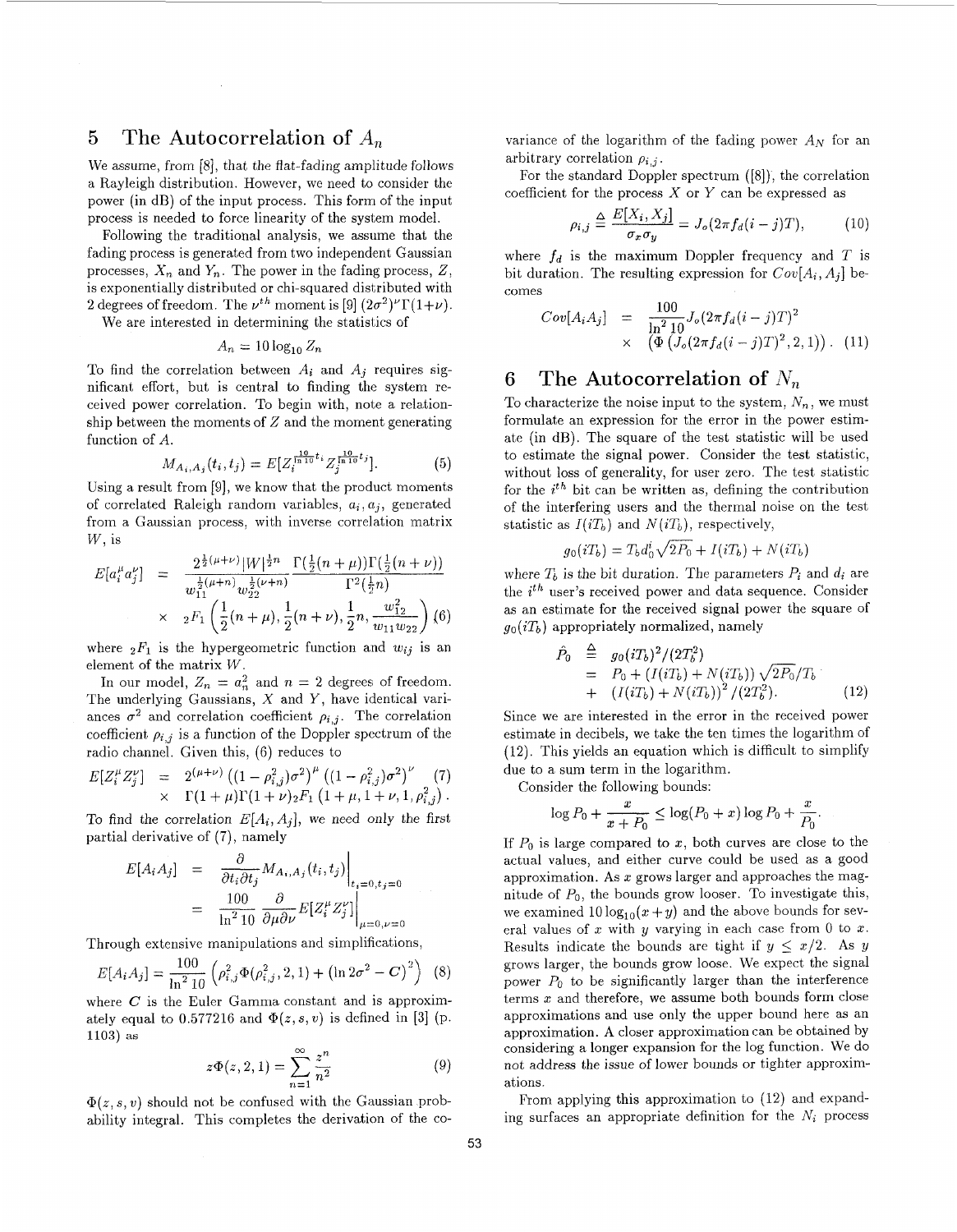in the log-linear model. With some simplification, we can formally write

$$
N_i \stackrel{\triangle}{=} 10/(\ln 10P_0T_b^2)\left(T_b\sqrt{2P_0}\left(I(iT_b) + N(iT_b)\right) + \left(I(iT_b)^2 + N(iT_b)^2\right)/2 + I(iT_b)N(iT_b)\right) \tag{13}
$$

Conditioned on the value of *Po,* since received powers of interfering users will be almost the same, the Gaussian approximation is valid for the interference term. Note that even conditioned on  $P_0$ ,  $N_i$  is not a Gaussian random variable. The Gaussian assumption on  $I(iT_b)$  is required to write the centralized fourth moment of  $I(iT<sub>b</sub>)$  as three times its variance. Inserting the variances,  $\sigma_i^2$  and  $\sigma_N^2$ , and simplifying, we obtain the conditional mean and variance,  $E[N_i|P_0]$  and  $Var[N_i|P_0]$ .

To facilitate a tractable analysis, we assume that the random term  $P_0$  above is replaced by its intended quantity  $P^*$ . This simplifies the expressions to

$$
E[N_i] = \frac{10}{\ln 10} \left( \frac{N_0}{2E_b^*} + \frac{1}{3G} \sum_{l=1}^{S-1} \frac{P_l}{P^*} \right) \tag{14}
$$
\n
$$
100 \left( \left( \frac{N_0}{N_0} + \frac{1}{3} \sum_{l=1}^{S-1} \frac{P_l}{P^*} \right)^2 \right)
$$

$$
Var[N_i] = \frac{100}{\ln^2 10} \left( 2 \left( \frac{N_0}{2E_b^*} + \frac{1}{3G} \sum_{l=1}^{P_1} \frac{F_l}{P^*} \right) + 4 \left( \frac{N_0}{2E_b^*} + \frac{1}{3G} \sum_{l=1}^{S-1} \frac{P_l}{P^*} \right) \right).
$$
 (15)

where G is the processing gain,  $N_0$  is the unilateral received noise power, and *Eb* is the energy per bit.

## 7 Simulation

The closed-loop power control scheme has been simulated using a set of CDMA simulation tools developed in C language. Central to the closed-loop power control simulation is the generation of the correlated Rayleigh fading process whose Doppler spectrum is as defined in [1]. We have adopted the simulation approach proposed by Jakes *[7].* In principle, this method uses the sum of a number *No* of randomly phased and properly weighted sinusoids to generate the Rayleigh samples with the desired Doppler spectrum. The number of sine wave oscillators,  $N_0$ , used in the simulations is 8. The power control loop shown in Figure 1 is simulated using the inverse algorithm. The simulation assumes perfect carrier phase and time synchronization at the receiver. For the single user case, the desired threshold *P'* is set to equal to the SNR value. No limit is set to the dynamic range of the power control algorithm. The time delay between the received power measurement instant at the base station receiver and the corresponding power control update at the mobile transmitter is incorporated in the simulation to a resolution of 1 bit time. The power control loop dynamics have been simulated and the statistics of the received power at different parameter settings, including Doppler frequency  $f_d$ , update interval  $B$  and delay *D,* are evaluated.

#### *8* Results

The analysis results are compared to *a* simulation of a realistic power controlled CDMA system described in Section



Figure 3: Effect of averaging interval,  $B$ , on the received power auto-covariance for  $f_d = 25$ ,  $d = 5$ .



Figure 4: Comparison of analysis and simulation for  $f_d =$ 25,  $B = 20$ ,  $SNR = 10dB$ ,  $d = 5$ , and  $T<sub>b</sub> = 1/8000$ .

7. **A** complete description of the simulation tool is presented in [1].

The effect of the averaging interval,  $B$ , on the received power correlation is shown in Figure **3** as predicted by the analytical results. For reference, the received power auto-covariance is shown for the flat-Rayleigh fading channel without power control. As the power is updated less frequently, the correlation in received power increases in magnitude and duration. In the limit as  $B$  grows large, the received signal power approaches that of the flat Rayleigh fading channel. As power control update can require significant bandwidth, it is desired to keep *B* as large as possible without sacrificing performance. These correlation curves quantify the increase in correlation as well as the increase in variance due to lengthening the update interval. Even in this ideal power control model, for reasonable *B,* the closed-loop power control does not remove all of the 'burstiness' or received power correlation present in the channel. The extent that it is reduced is quantified by these results.

Figure **4** compares the auto-covariance as predicted by the analysis and simulation. The curves, although similar in shape, differ in the magnitudes of their correlations. By examining the simulated correlation function, we can see the effect of averaging over *B* bits and using a zero order hold at the mobile. This effect clearly manifests itself in the results as a non-smooth shaping of the correlation